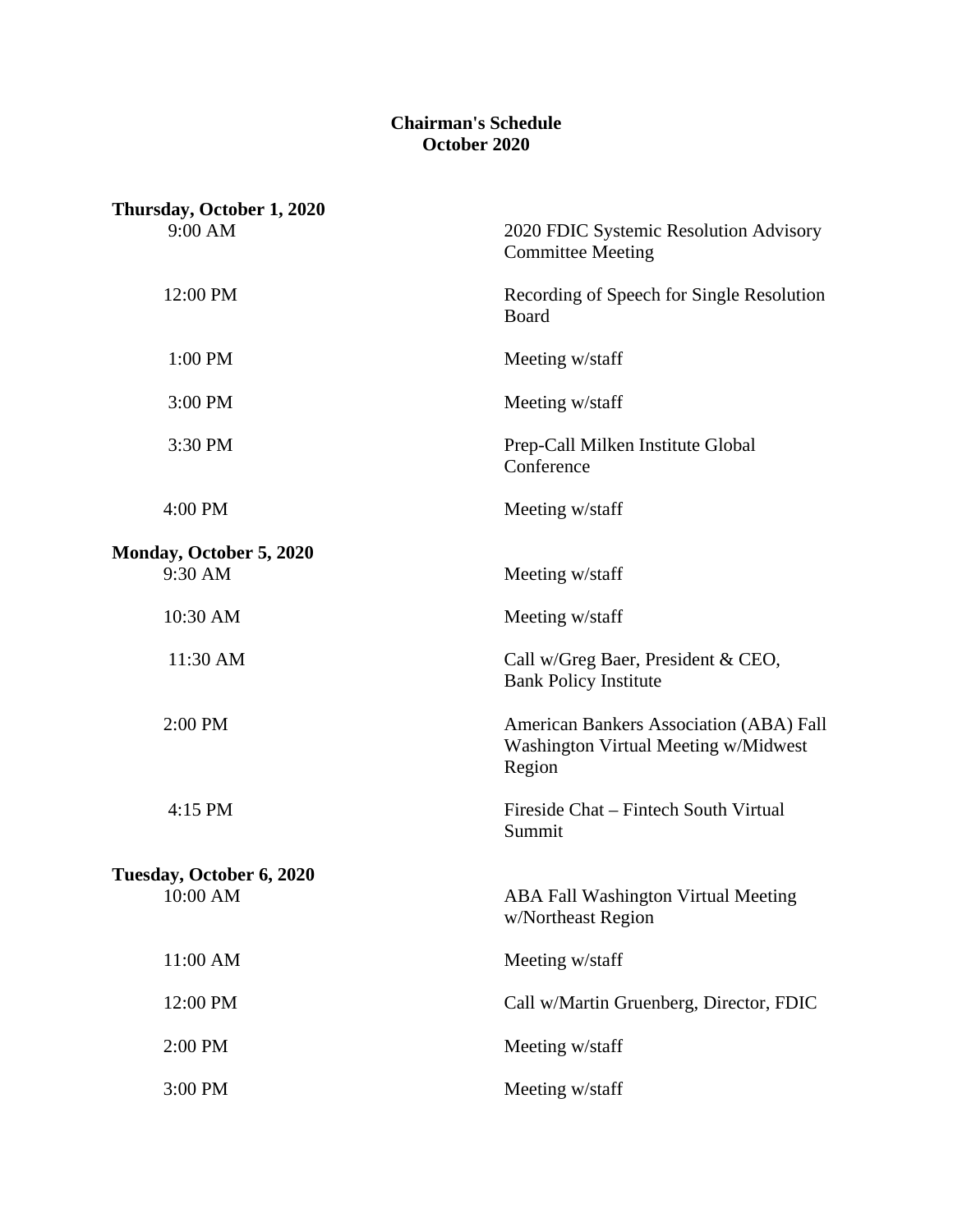| 5:00 PM                                       | Fireside Chat – "Meet the Policy Makers"<br>Forum" Virtual Event, George Mason<br>University                             |
|-----------------------------------------------|--------------------------------------------------------------------------------------------------------------------------|
| <b>Wednesday, October 7, 2020</b><br>10:00 AM | Meeting w/staff                                                                                                          |
| 11:00 AM                                      | Call w/Florida Bankers Association                                                                                       |
| 12:45 PM                                      | Meeting w/staff                                                                                                          |
| 1:00 PM                                       | FDIC Town Hall Meeting                                                                                                   |
| 4:40 PM                                       | Call w/James Gorman, Chairman & CEO,<br><b>Morgan Stanley</b>                                                            |
| Thursday, October 8, 2020                     |                                                                                                                          |
| 10:00 AM                                      | Meeting w/staff                                                                                                          |
| 11:00 AM                                      | Meeting w/staff                                                                                                          |
| 12:00 PM                                      | Meeting w/staff                                                                                                          |
| 2:00 PM                                       | Call w/Melissa Koide, CEO & Director, and<br>Kelly Thompson Cochran, Deputy Director,<br>FinRegLab                       |
| 3:00 PM                                       | Meeting w/staff                                                                                                          |
| 4:00 PM                                       | Fireside Chat - National Bankers<br>Association                                                                          |
| 5:00 PM                                       | Recording of Fireside Chat - Illinois<br><b>Bankers Association Annual Women in</b><br><b>Banking Virtual Conference</b> |
| 6:00 PM                                       | Meeting w/staff                                                                                                          |
| Friday October 9, 2020                        |                                                                                                                          |
| 9:00 AM                                       | Yury Isaev, General Director, of the State<br><b>Corporation Deposit Insurance Agency</b><br>(Russia)                    |
| 1:00 PM                                       | <b>EMERGE Everywhere Podcast Recording</b>                                                                               |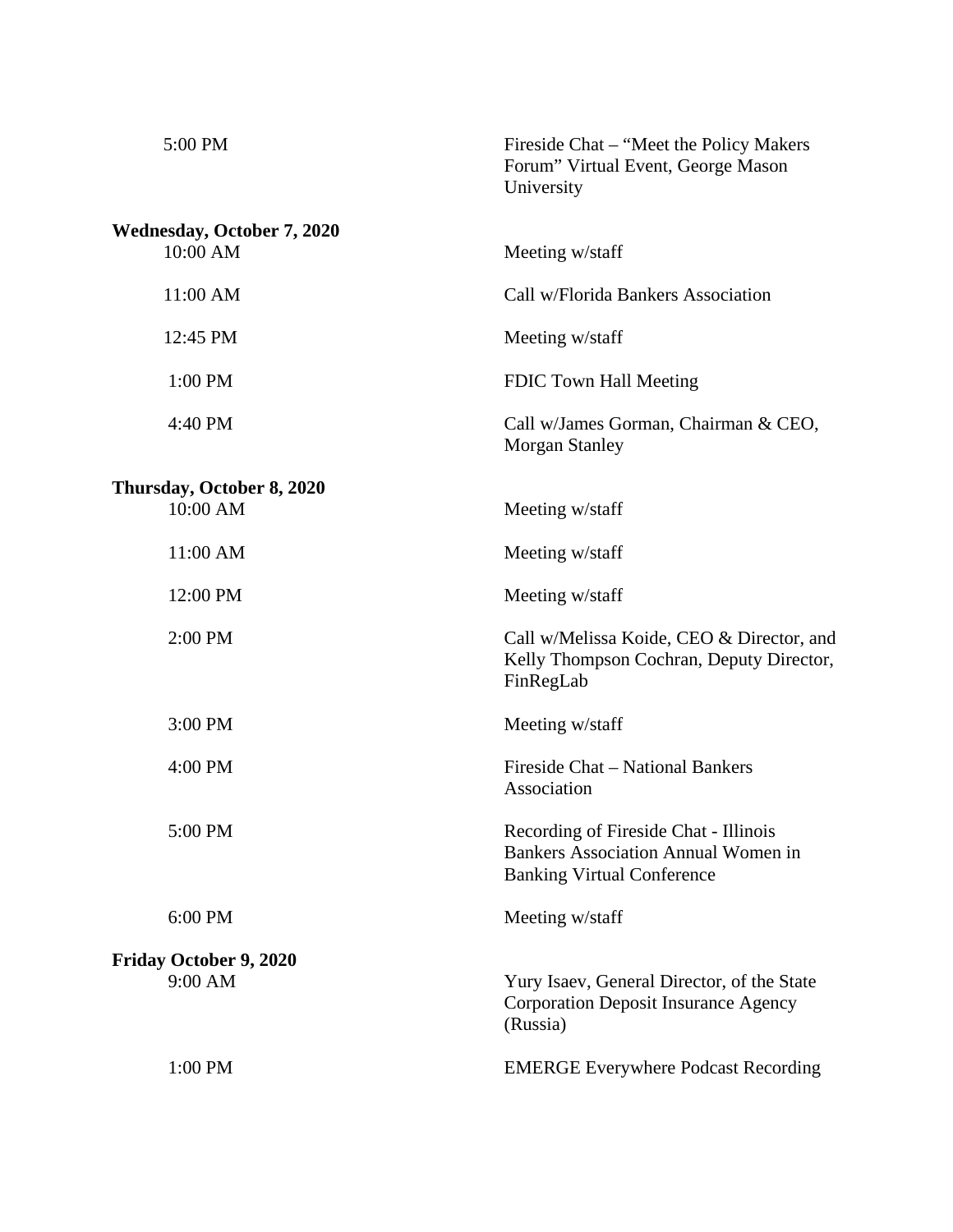| Monday, October 12, 2020                | <b>COLUMBUS DAY HOLIDAY</b>                                                                                                                                                |
|-----------------------------------------|----------------------------------------------------------------------------------------------------------------------------------------------------------------------------|
| Tuesday, October 13, 2020               |                                                                                                                                                                            |
| 12:00 PM                                | Call w/Brian Brooks, Acting Comptroller of<br>the Currency, Office of the Comptroller of<br>Currency (OCC), and Randal Quarles, Vice<br>Chair, Federal Reserve Board (FRB) |
| 2:30 PM                                 | Virtual Panel – "Banking with Purpose:<br><b>Supporting Black Banks and</b><br>Businesses," Milken Institute Global<br>Conference 2020                                     |
| 3:45 PM                                 | Meeting w/staff                                                                                                                                                            |
| Wednesday, October 14, 2020<br>11:30 AM | Meeting w/staff                                                                                                                                                            |
| 1:00 PM                                 | Virtual Meeting of the FDIC Advisory<br><b>Committee of State Regulators</b>                                                                                               |
| 5:15 PM                                 | Meeting w/Jane Fraser, President, Citi &<br>CEO, Global Consumer Banking, and<br>John Dugan, Chair, Citigroup, Inc.                                                        |
| Thursday, October 15, 2020<br>9:00 AM   | Prep Meeting for ABA's Unconventional<br>Convention                                                                                                                        |
| 11:00 AM                                | Meeting w/staff                                                                                                                                                            |
| 2:00 PM                                 | Meeting w/staff                                                                                                                                                            |
| Friday, October 16, 2020<br>9:30 AM     | <b>Opening Remarks FDIC Consumer</b><br><b>Research Virtual Symposium</b>                                                                                                  |
| Monday, October 19, 2020<br>10:30 AM    | Meeting w/staff                                                                                                                                                            |
| 11:15 AM                                | Meeting w/staff                                                                                                                                                            |
| 2:00 PM                                 | Security and Exchange Commission First<br><b>Generation Professionals Workshop</b>                                                                                         |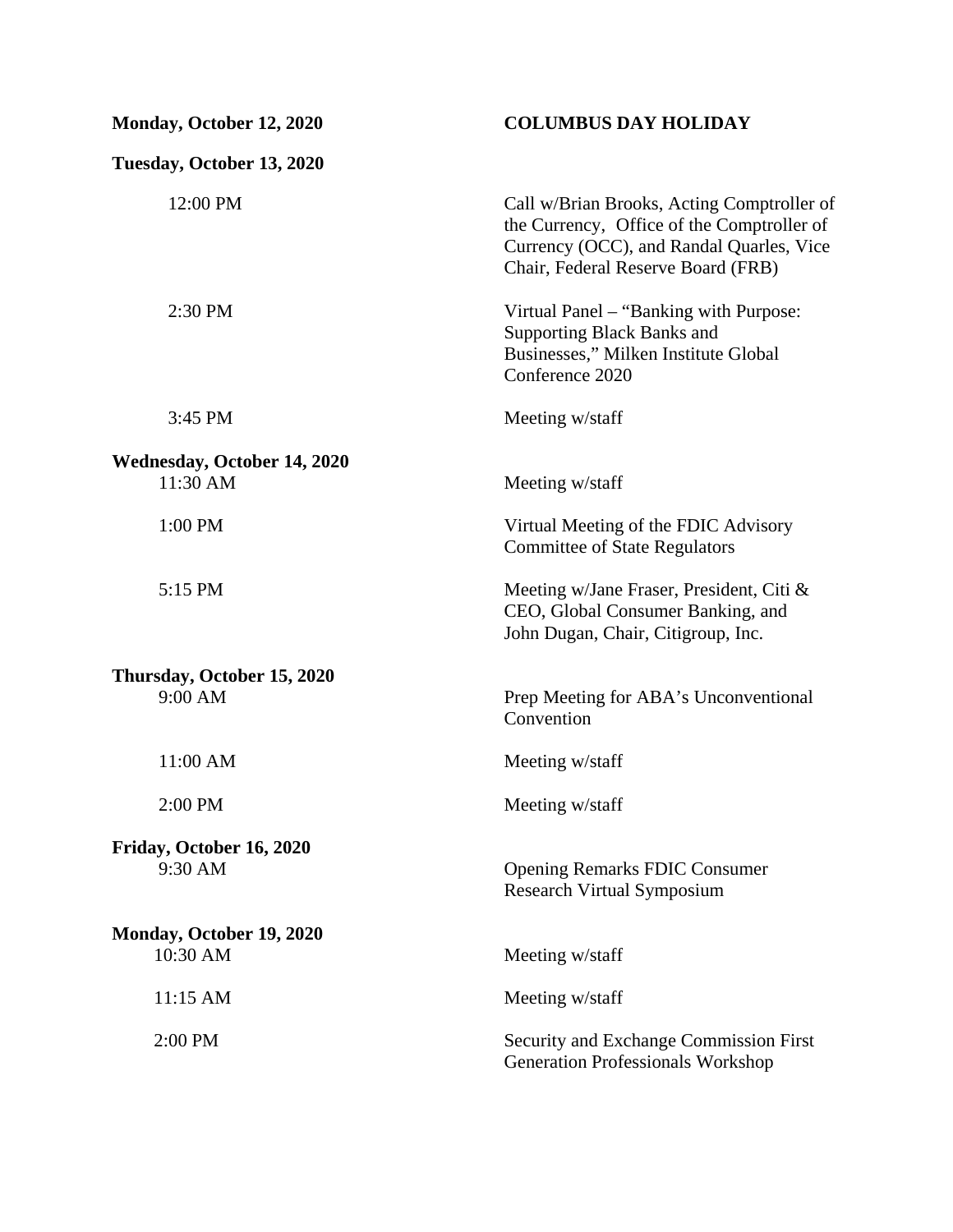| 3:30 PM                                       | Call w/Kathy Kraninger, Director,<br><b>Consumer Financial Protection Bureau</b>                                                              |
|-----------------------------------------------|-----------------------------------------------------------------------------------------------------------------------------------------------|
| Tuesday, October 20, 2020<br>10:00 AM         | <b>FDIC Board Meeting</b>                                                                                                                     |
| 11:30 AM                                      | Call w/ Brian Brooks, Acting Comptroller of<br>the Currency, OCC                                                                              |
| 2:00 PM                                       | Fireside Chat - ABA Unconventional<br>Convention                                                                                              |
| 3:45 PM                                       | Meeting w/staff                                                                                                                               |
| <b>Wednesday, October 21, 2020</b><br>7:30 AM | Interagency Fall 2020 Regulatory<br>Roundtable Videoconference                                                                                |
| 11:30 AM                                      | Fireside Chat – U.S. Chamber of Commerce<br><b>Center for Capital Market Competitiveness</b>                                                  |
| 2:00 PM                                       | Meeting w/staff                                                                                                                               |
| 4:30 PM                                       | Meeting w/staff                                                                                                                               |
| 5:00 PM                                       | Meeting w/staff                                                                                                                               |
| Thursday, October 22, 2020<br>1:00 PM         | Virtual Meeting of the FDIC Advisory<br>Committee on Economic Inclusion                                                                       |
| 3:00 PM                                       | Meeting w/staff                                                                                                                               |
| 5:00 PM                                       | Recording Fireside Chat – Washington<br><b>Bankers Association and Oregon Bankers</b><br>Association's Women in Banking Virtual<br>Conference |
| Friday, October 23, 2020<br>9:00 AM           | Call w/Congressman Blaine Luetkemeyer                                                                                                         |
| 9:30 AM                                       | Call w/Congressman Barry Loudermilk                                                                                                           |
| 10:30 AM                                      | Meeting w/staff                                                                                                                               |
|                                               |                                                                                                                                               |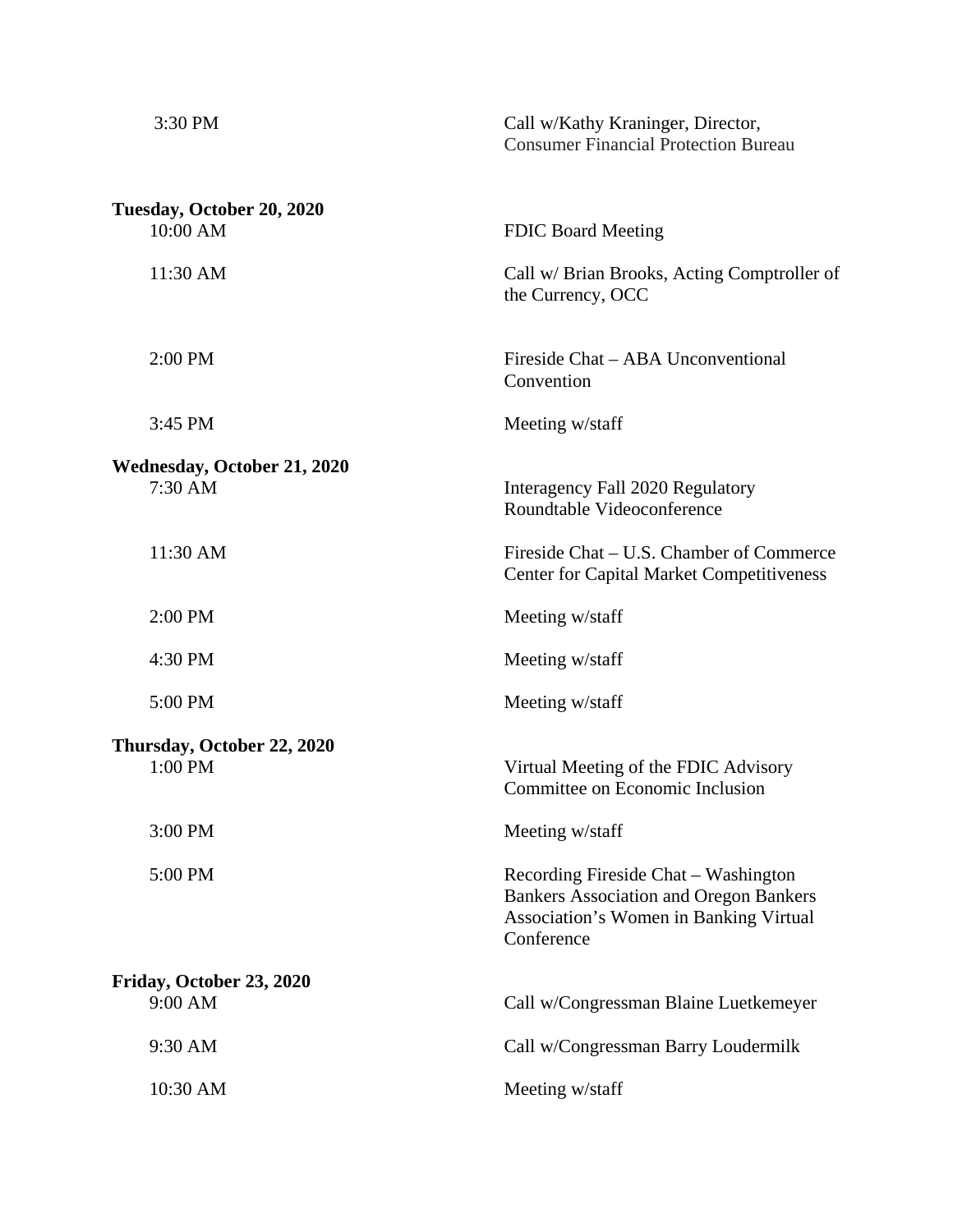| 10:45 AM                        | <b>Interagency Virtual Meeting on Markets</b>                                      |
|---------------------------------|------------------------------------------------------------------------------------|
| 11:45 AM                        | Meeting w/staff                                                                    |
| 12:30 PM                        | Prep Meeting for Federal Home Loan Banks<br>(FHLB) Virtual Event                   |
| 1:30 PM                         | Call w/Mark Calabria, Director, Federal<br><b>Housing Finance Agency</b>           |
| 2:00 PM                         | Meeting w/ABA Core Committee                                                       |
| 3:30 PM                         | Meeting w/staff                                                                    |
| Monday October 26, 2020         |                                                                                    |
| 9:00 AM                         | Call w/Senator Mike Rounds                                                         |
| 9:30 AM                         | Meeting w/staff                                                                    |
| 11:00 AM                        | Fireside Chat – Mississippi Young Leaders<br><b>Virtual Conference</b>             |
| 12:30 PM                        | Call w/Congressman Patrick McHenry                                                 |
| 2:00 PM                         | Fireside Chat – FHLB Bank Presidents and<br><b>Council of FHLB Conference</b>      |
| 3:30 PM                         | Meeting w/staff                                                                    |
| 4:00 PM                         | FinCEN Interagency Principals BSA Virtual<br>Meeting                               |
| <b>Tuesday October 27, 2020</b> |                                                                                    |
| 9:00 AM                         | Meeting w/Truist Board of Directors                                                |
| 10:15 AM                        | Mississippi Department of Banking and<br><b>Consumer Finance Virtual Symposium</b> |
| 12:00 PM                        | Call w/Martin Gruenberg, Director, FDIC                                            |
| 1:00 PM                         | Meeting w/staff                                                                    |
| Wednesday, October 28, 2020     |                                                                                    |